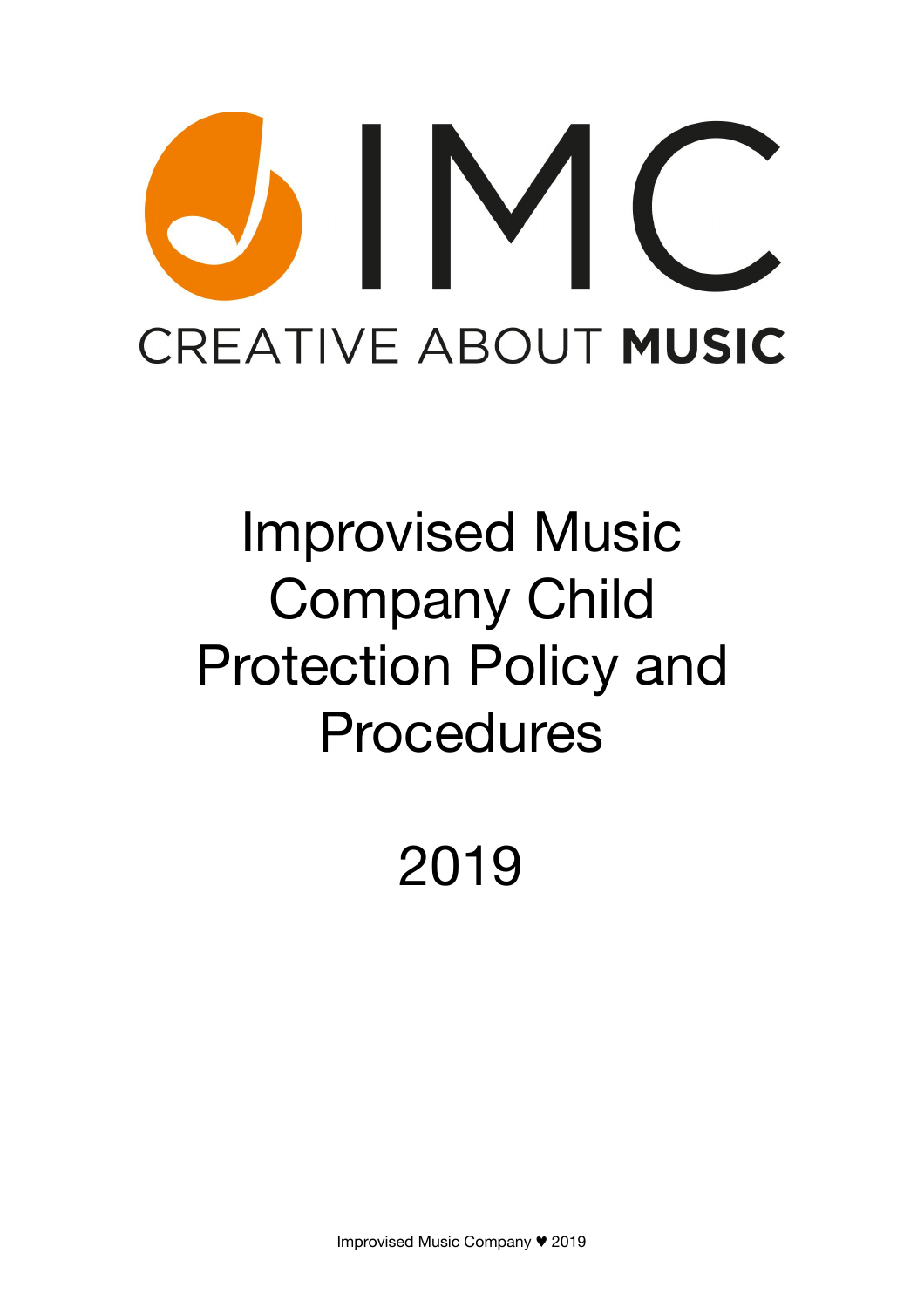# **IMPROVISED MUSIC COMPANY'S CHILD PROTECTION POLICY AND PROCEDURES 2019**

#### **SECTIONS**

- **SECTION 1** CHILD PROTECTION POLICY STATEMENT
- **SECTION 2** CODE OF BEHAVIOUR
- **SECTION 3** REPORTING PROCEDURES AND RESPONSIBILITIES
- **SECTION 4** CONFIDENTIALITY STATEMENT
- **SECTION 5** SAFE RECRUITMENT & SELECTION PROCEDURES FOR ALL STAFF/VOLUNTEERS/ARTISTS
- **SECTION 6** MANAGING AND SUPERVISING STAFF
- **SECTION 7** PRIMARY CARER INVOLVEMENT AND SHARING OF INFORMATION
- **SECTION 8** INCIDENCES OF POOR PRACTICE AND ALLEGATIONS AGAINST AN STAFF/VOLUNTEER/ARTIST

**SECTION 9** COMPLAINTS AND COMMENTS PROCEDURE **SECTION 10 ACCIDENTS PROCEDURE**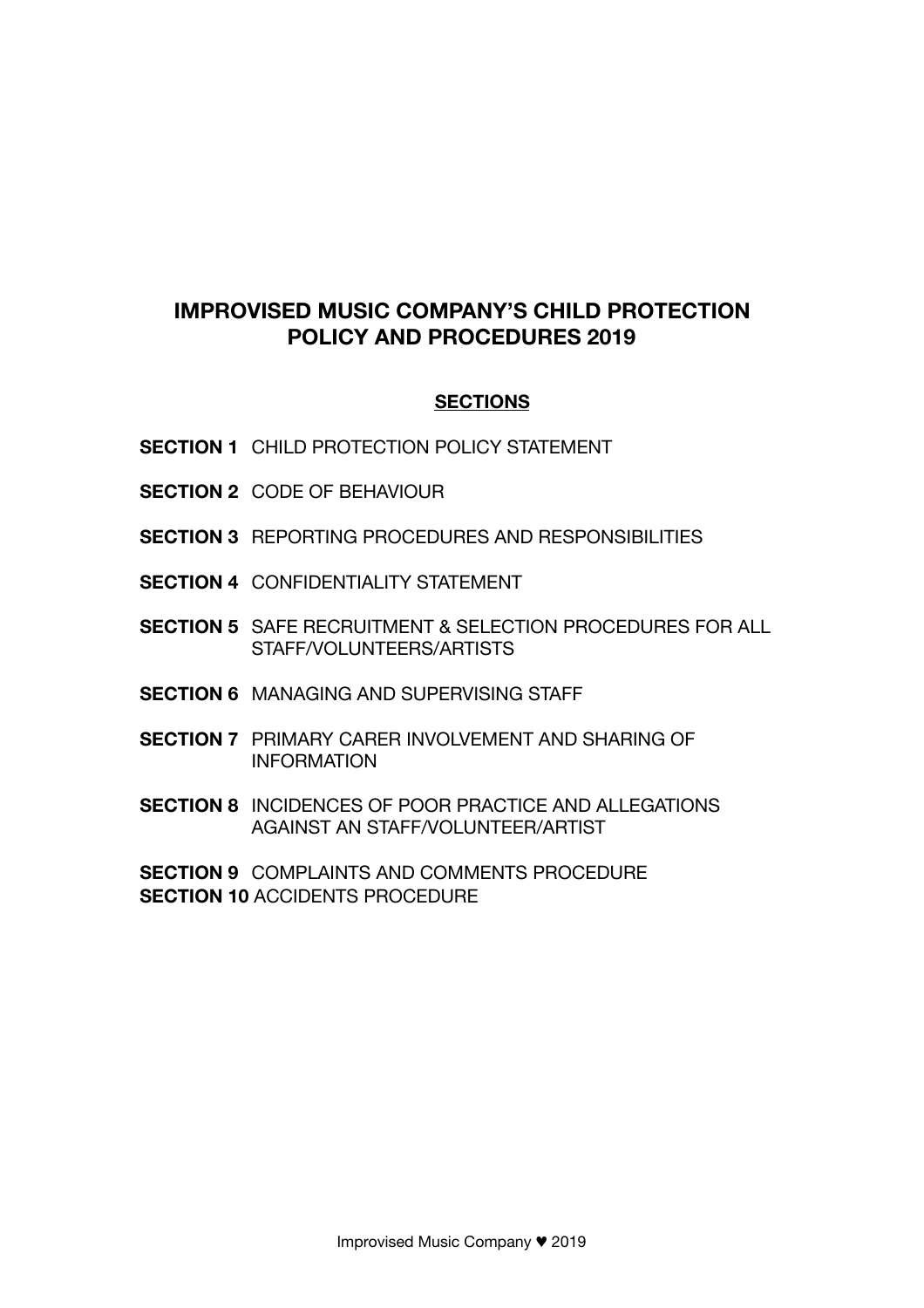# **SECTION 1 - CHILD PROTECTION POLICY STATEMENT**

Improvised Music Company are committed to a child-centred approach to our work with children and young people.

We undertake to provide a safe environment and experience, where the welfare of the child/young person is paramount.

We will adhere to the recommendations of *Children First: National Guidelines for the Protection and Welfare of Children*, published by the Department of Health and Children. We have implemented procedures covering:

- Code of Behaviour
- Reporting Procedures and responsibilities
- Confidentiality
- Safe recruitment & selection procedures
- Safe management of all staff (paid or unpaid)
- Parental/guardian involvement and sharing of information
- Incidences of poor practice and allegations against staff
- Complaints and comments procedure
- Accidents procedure

This policy will be reviewed in 2020 by the Artistic Director.

Al fell

Kenneth Killeen **Director** 

.

*For any information on Improvised Music Company's Child Protection Policy & Procedures, please contact Kenneth Killeen, Director (Designated Liaison Person) at [ken@improvisedmusic.ie](mailto:avrilryan@ark.ie) or 01 6703885, or Aoife Concannon, Marketing Manager (Deputy Designated Liaison Person) at pr@improvisedmusic.ie. We are also happy to provide parents/guardian or teachers with a copy of our policy on request.*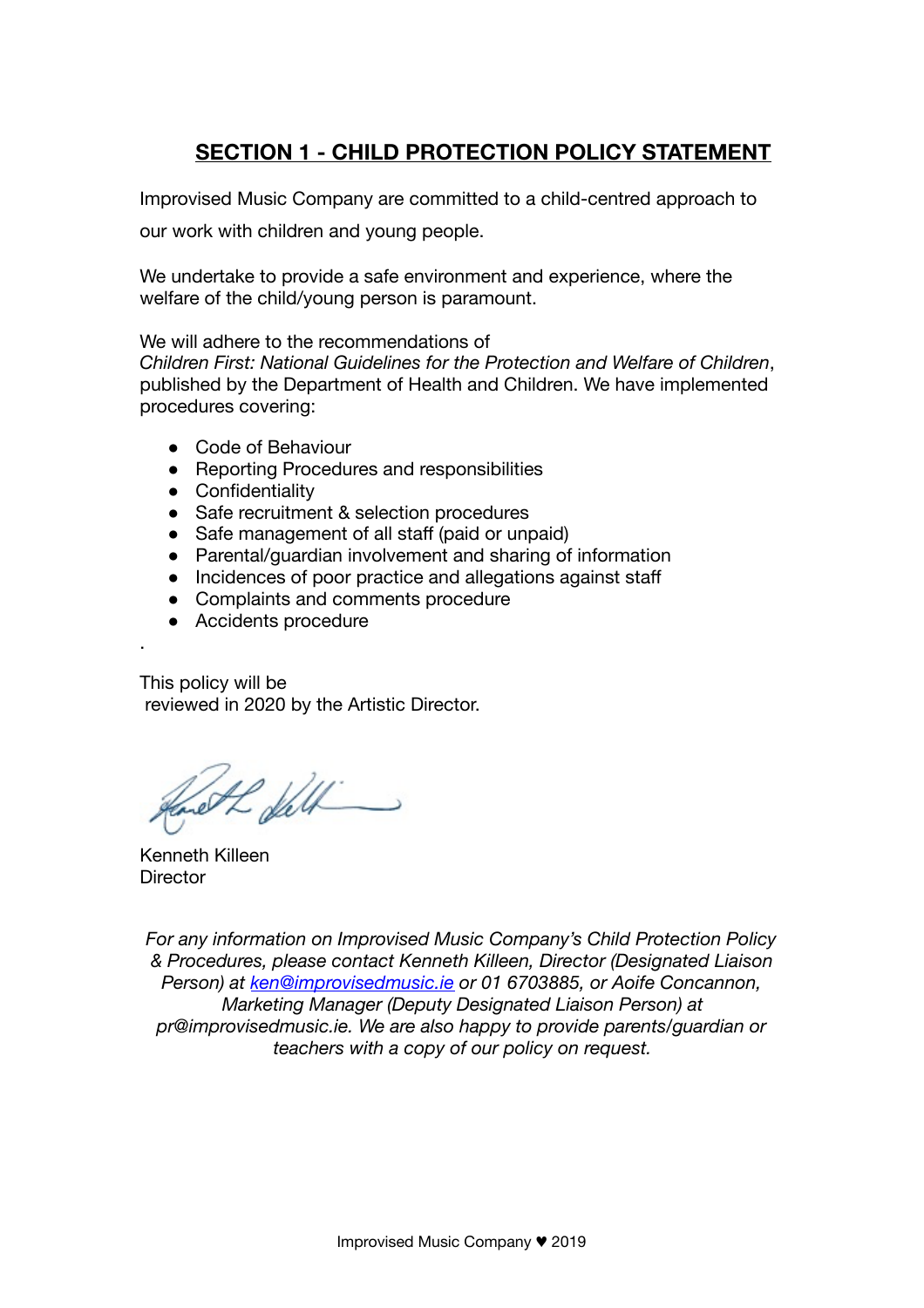# **SECTION 2 - CODE OF BEHAVIOUR**

In order to ensure mutual protection, staff/volunteers/artists and other organisations working with Improvised Music Company need to be familiar with the following code:

#### **Code of behaviour: Child Centred Approach**

- Treat all children and young people equally and as individuals. Give every child the right to participate in an arts activity regardless of ability.
- Listen to and respect children and young people
- Involve children/young people in decision making as appropriate
- Provide encouragement, support and praise (regardless of ability)
- Use appropriate language (physical and verbal)
- Have fun and encourage a positive atmosphere
- Offer constructive criticism when needed
- Respect a child's/young person's personal space. (i.e. going to the toilet or dressing). Tasks of a personal nature should only be carried out for very young children or children with disabilities with the full understanding and consent of parent/guardians or in an emergency situation – parents/guardians should be fully informed and tasks should be carried out with the utmost discretion. When accompanying a child to the bathroom, ensure that you are in full view of another staff member.
- Ensure it is acceptable to a distressed or hurt child if offering physical comfort. Allow teachers/guardians to do this where possible. Use crayons and paper at reception to reassure children, for example.
- Boundaries on behaviour and related sanctions will be discussed with children/young people and parents/carers.
- Respect children's safety at all times. Be sensitive to the potential risks involved in participating in an arts activity.
- Inform parents/guardians/teachers at all times of any issues or incidents that occur.
- Have contracts/agreements with group
- Encourage feedback from group
- Lead by example
- Be aware of a child/voung person's time limitations (e.g. school/ exams) when scheduling rehearsals/activities
- Be cognisant of a child's or young person's limitations, due to a medical condition for example;
- Create an atmosphere of trust
- Respect differences of ability, culture, religion, race and sexual orientation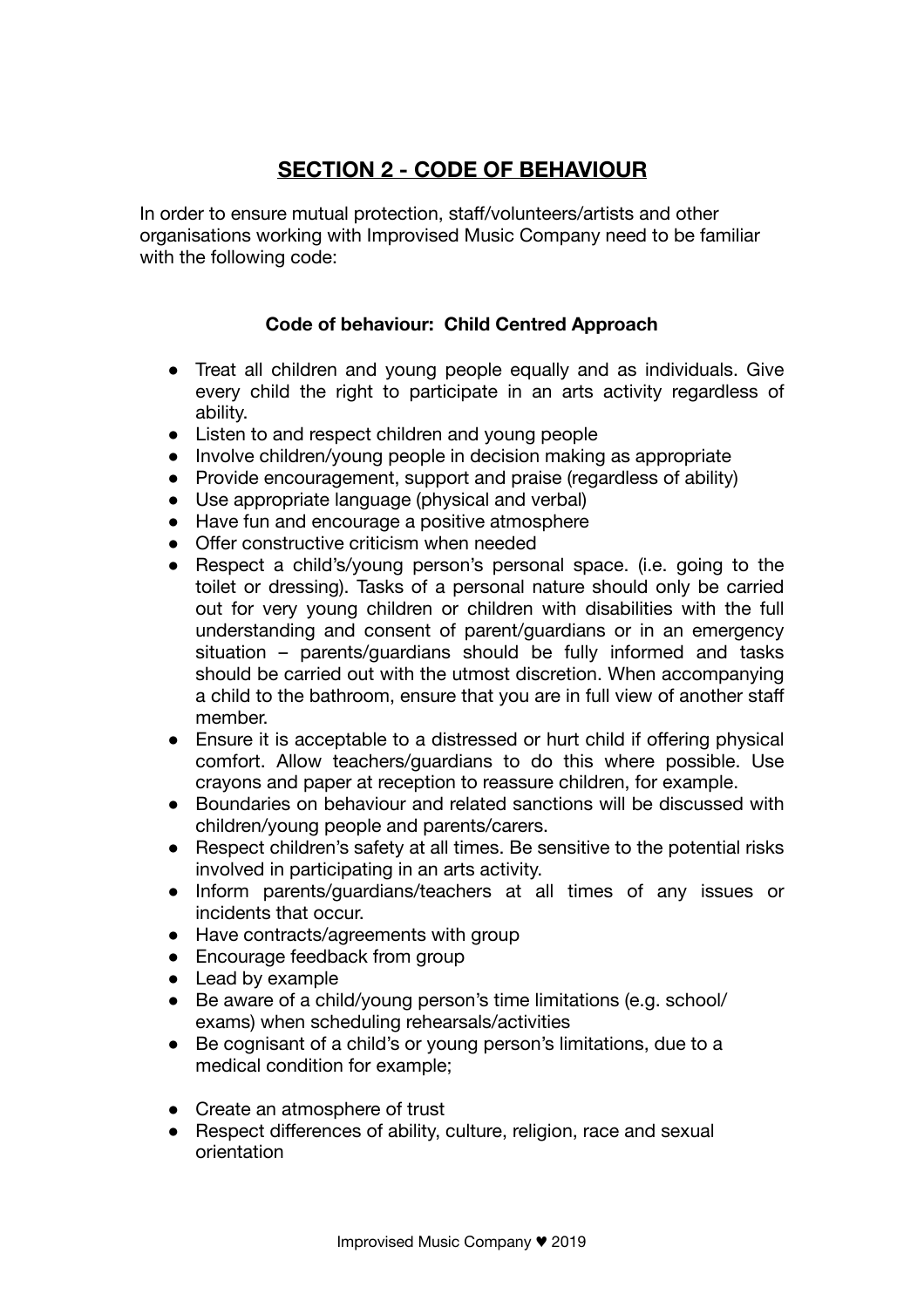#### **Code of Behaviour: Good Practice**

- Make parents/carers, children/young people, visitors and facilitators aware of Child Protection Policy and Procedures
- Register each child/young person (name, address, phone, special requirements, attendance, emergency contact)
- Do not give any medication to a child under any circumstances, unless approved by parent or guardian in writing.
- Have emergency procedures in place and make sure all staff are aware of these
- Be inclusive of children and young people with special needs
- Plan and be sufficiently prepared both mentally and physically
- Report any concerns to designated liaison officer and follow reporting procedures
- Encourage children and young people to report any bullying, concerns and worries and be aware of anti-bullying policy
- Report/record any incidents and accidents
- Keep parents/guardians/teachers informed of any issues that concern their children
- Ensure proper supervision including adequate ratios depending on age, abilities and activities involved
- Ensure clear communication between artist and organisations
- Don't 'not do anything' in relation to concerns
- Don't let a problem get out of control
- Avoid taking a session on your own. If this is not possible then it should be in an open environment with the full knowledge and consent of parents/guardians/teachers.
- Provide appropriate training for staff, interns, artists (workshops) and volunteers
- Update policies and procedures regularly
- Avoid smoking in the presence or within the sight of children who are attending the Improvised Music Company's activities.
- Avoid giving a lift to a child/young person and in the event you do then make sure that parent/guardian/teacher is informed.
- Maintain awareness around language and comments made, if you think that something you said may have caused offence or upset, then try to address in a sensitive manner.

#### **Code of Behaviour: Inappropriate behaviour**

- Avoid spending excessive amounts of time alone with children/young people
- Don't use/allow offensive or sexually suggestive physical and/or verbal language
- Don't single out a particular child/young person (for unfair favouritism, criticism or ridicule)
- Don't allow/engage in inappropriate touching of any form
- Don't hit or physically chastise children/young people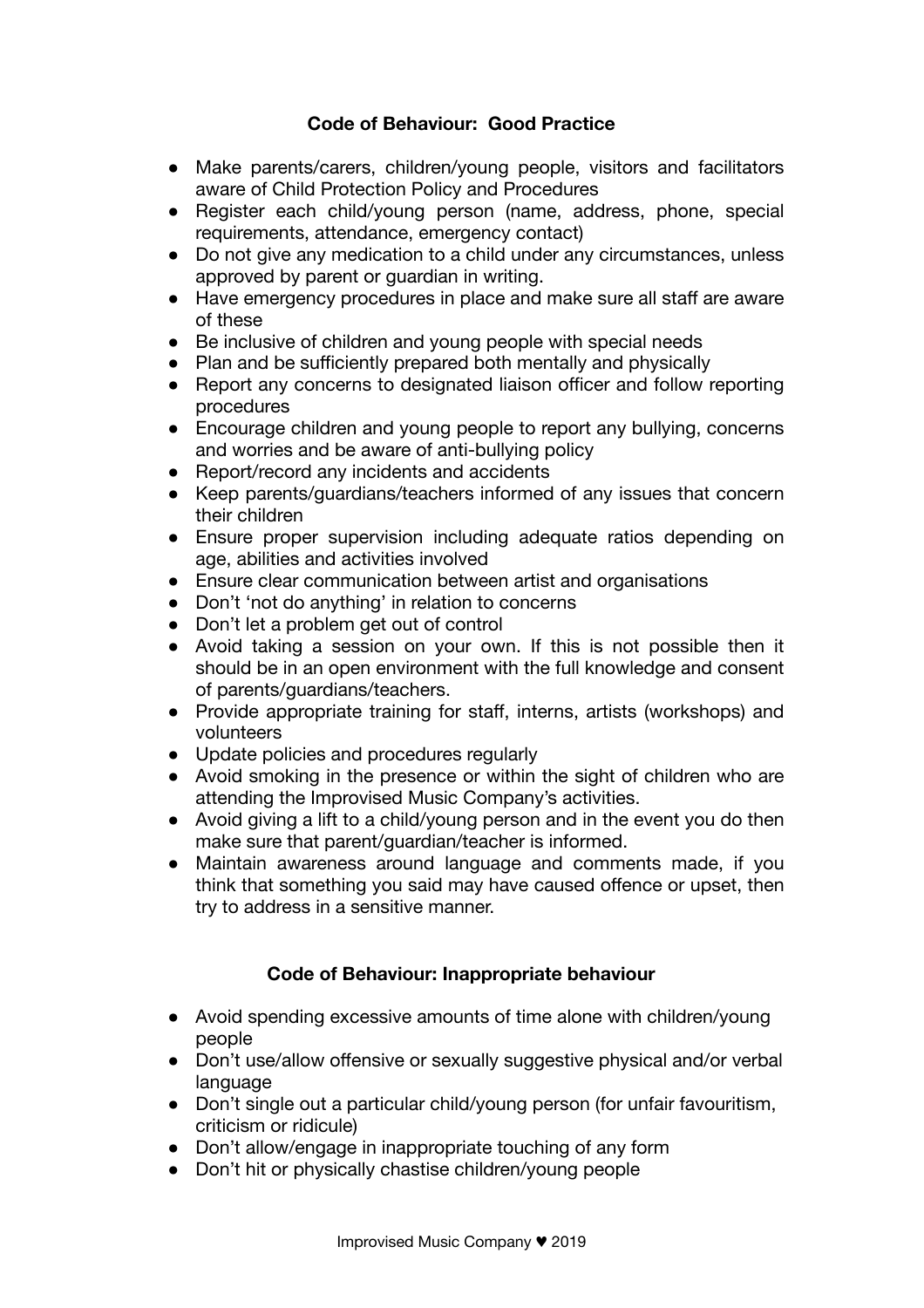● Don't socialise inappropriately with children/young people (e.g. outside of structured organisational activities)

#### **Code of Behaviour: Physical Contact**

- Seek consent of child/voung person at all times in relation to physical contact
- Avoid horseplay, inappropriate touch
- Check with children/young people about their level of comfort when doing touch exercises

#### **Code of Behaviour: Health and Safety**

- Don't leave children unattended/unsupervised
- Manage any dangerous materials
- Provide a safe environment
- Be aware of accident procedure and follow accordingly

#### **Our Duty Of Care To Children Attending Or Participating In An Improvised Music Company Event**

Improvised Music Company reserves the right to contact parents/guardians and request that they take a child out of an activity if they are distressed or their behaviour is distracting [either temporarily or for remainder of an activity as appropriate to each individual situationl so that other children continue to engage in activities uninterrupted. In the first instance, however, if a child is not enjoying or participating in Improvised Music Company's activity, staff will endeavour to:

#### **In the case of a live music event:**

- Make eye contact with the child/children to indicate that you would appreciate if they are quieter. Always be sensitive, approachable and diplomatic when you ask for cooperation!
- If the disruption continues, physically approach child/children and sit beside them and ask them to keep noise to minimum. Remember you also want to give them the freedom to respond to the work, so accept a level of reasonable response. A lot of performers are very good at managing responses and levels of feedback so it a good idea for the FOH Manager, the Theatre Programmer and the Artist to agree a plan of action in terms of managing the crowd during performances.
- If the disruption continues, approach the parent, quardian or teacher and request that they assist in asking the child/children to stop disrupting the performance.
- If the disruption continues, diplomatically ask the parent, guardian or teacher to take the child out of the auditorium to find if they child is ok. Often with a little time out of the space they return and are fine.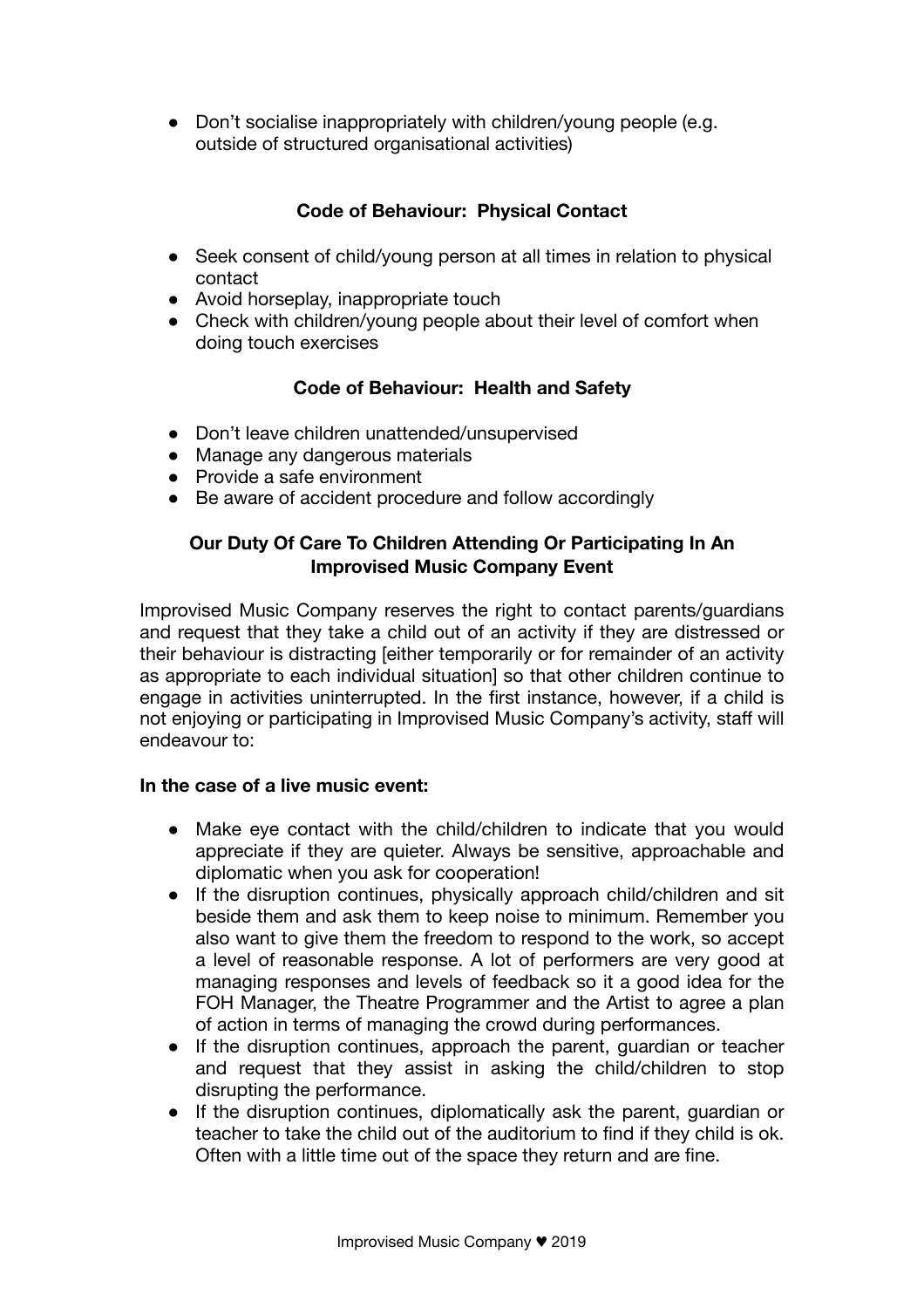#### **In the case of an observed incident of bullying:**

Bullying can be defined as repeated aggression, whether it is verbal, psychological or physical that is conducted by an individual or group against others.

Staff are required to be aware of potential bullying situations and how best to respond. Staff are asked to respond to bullying incidents as follows:

- Subtly separate the children the instant the bullying incident has been observed. It's important not to draw attention to either the victim or bully.
- The bully may be asked to explain his/her actions and to apologise as appropriate.
- Observe further interactions between children to ensure no further incidents occur.
- Notify director/programmer if they are not already aware of the problem.
- If it is a serious situation the bullying victim is given an opportunity to talk about the incident to a member of staff, parent/guardian/teacher if he/she wants to.
- Director records the incident in the confidential incident book and brings it to the attention of staff at the next management meeting.
- Director informs parents/teacher/guardian of the incident at the end of the workshop/show [if it has not already been brought to their attention].

#### **For protection of all parties, and in all cases where a child's behaviour is described as singular or disruptive, ensure that:**

- More than one staff is present when singular or out of the ordinary behaviour is being dealt with.
- A record is kept, describing the incident, the circumstances, the reasons, people involved, and any resolution. Ideally, all staffs who were present should sign this record or fill in their own perspective of the incident (there is an incident/complaints form at reception – this should be copied to the GM in hard copy or email).
- In all cases, if there is an event which is out of the ordinary, which may have a negative effect on a child, any guardian collecting the child will be informed of the event and any action/s taken.

# **SECTION 3 - REPORTING PROCEDURES AND RESPONSIBILITIES**

**Role and responsibility of Designated Liaison Officer**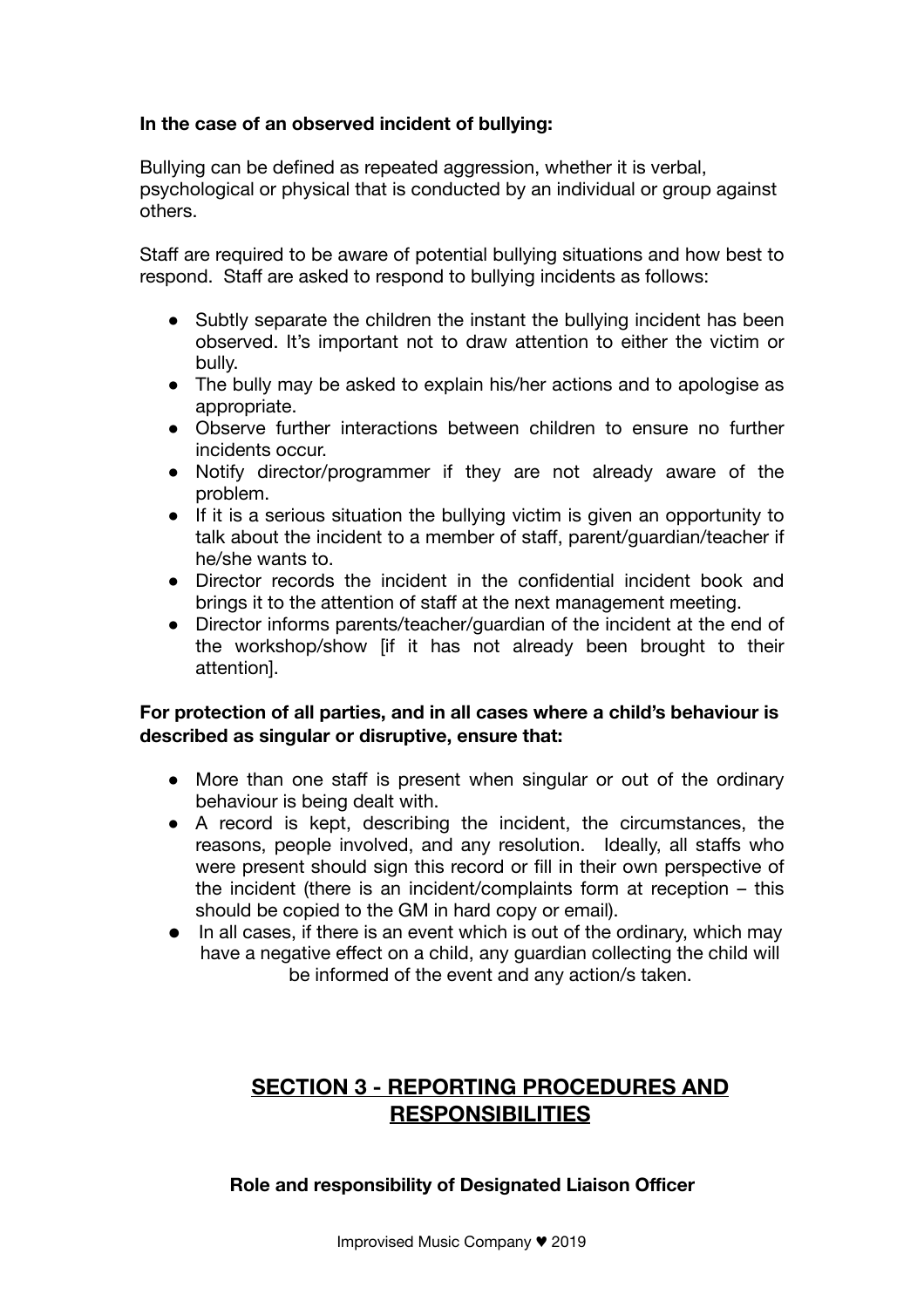The designated liaison person is the main point of contact where there is an issue or concern about any aspect of a child's or young person's safety and welfare. It is the responsibility of this person to advise staff about policy and procedures in relation to child protection and to ensure that procedures are followed. The designated liaison person will support and advise staff in the event of a concern regarding child protection and welfare. It is also the responsibility of the Designated Liaison Officer to liaise with the Health Service Executive or Gardai where appropriate.

**The Designated Liaison Officer for the Improvised Music Company is Kenneth Killeen [Director] who can be contacted at 01 670 3885 or 087 986 2640. The Deputy Designated Liaison Officer for Improvised Music Company is Aoife Concannon [Marketing Manager] who can be contacted on 087 9495365.** 

#### **Reasonable Grounds for Concern**

- explicit indication from the child or young person that s/he has been abused
- an account by a person who saw the child/young person being abused
- evidence, such as an injury or behaviour, which is consistent with abuse and unlikely to be caused another way
- an injury or behaviour, which is consistent both with abuse and with an innocent explanation but where there are corroborative indicators supporting the concern that it may be a case of abuse. For example a pattern of injuries, an implausible explanation, other indications of abuse, dysfunctional behaviour consistent indication, over a period of time, that a child or young person is suffering from emotional or physical neglect
- consistent indication, over a period of time that a child is suffering from emotional or physical neglect.

#### **Recording procedures**

A recording system is in place in Improvised Music Company whereby an incident/accident/complaint book is filled in and kept in the Director's office, maintained by the Director with access available to the Director and Marketing Manager only. Any serious matters will be kept confidential in the Director's locked filing cabinet in their office.

#### **Information that staff should record in relation to children and young people:**

- suspicions
- concerns
- worrying observations
- behavioural changes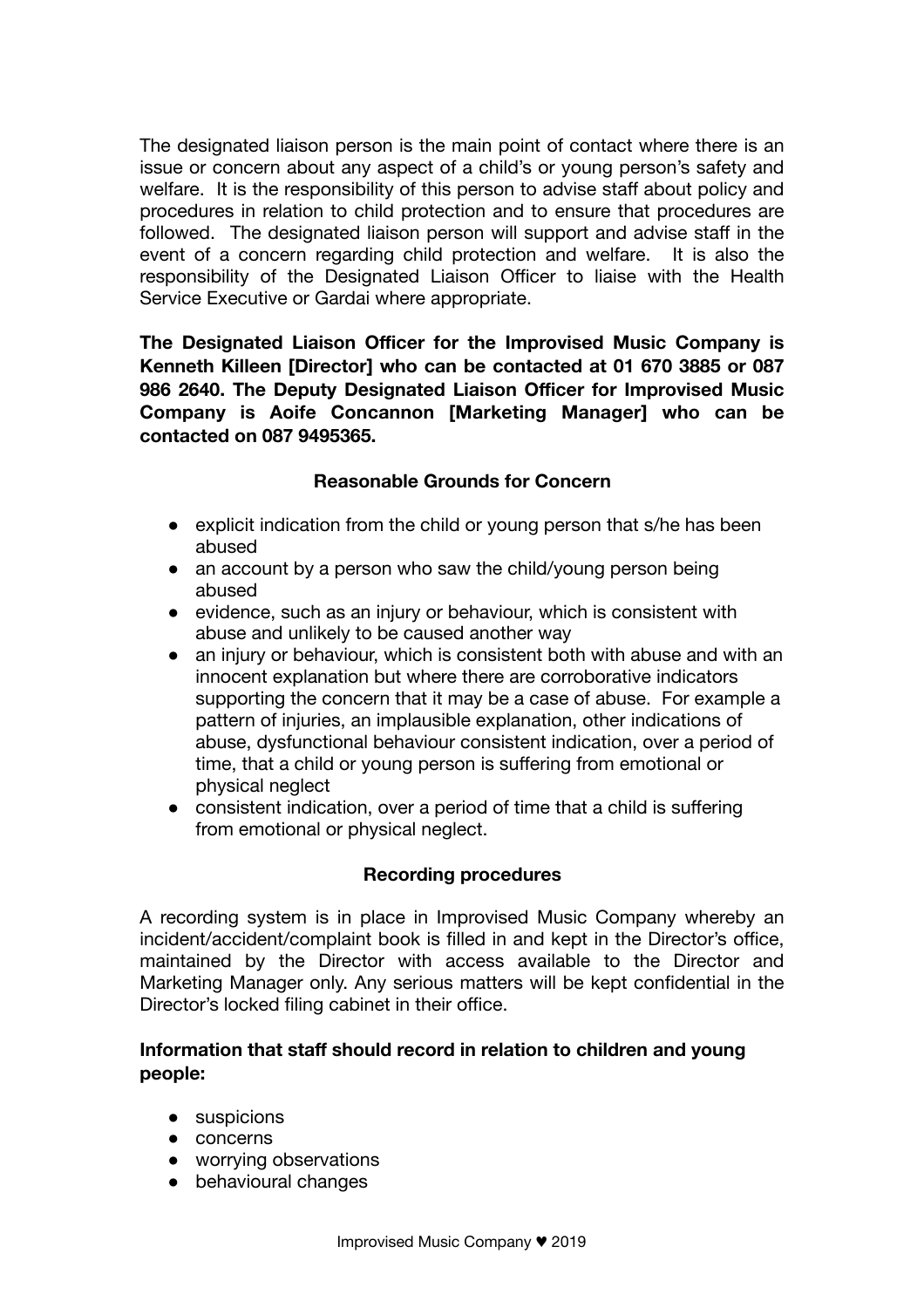#### **Dealing With A Disclosure**

- Stay calm and listen to the child/young person, allow them enough time to say what he/she needs to say
- Don't use leading questions or prompt details
- Reassure the child/young person but do not promise to keep anything secret
- Don't make the child/young person repeat the details unnecessarily
- Explain to the child/young person what will happen next (explanation should be age appropriate)
- **The one thing you MUST NOT DO is NOTHING.**

#### **Reporting procedure**

- If you have a concern that is genuine report it to the DLP. That is everyone's responsibility no matter what. Doing or saying nothing could put a child in harm's way. Keep Safe – Tell the DLP.
- The DLP will work with the person reporting the concern to ensure that an accurate record of the concern is documented, including the date, time of and people involved in the concern/disclosure and the facts (email or give in hard copy only to DLP). Information recorded should be factual. Any opinions recorded should be supported by facts.
- The most appropriate person should discuss the concern/consult with parents/carers where necessary. Parents/carers should be told of a report to the Health Service Executive unless it is likely to put the child/young person at further risk.
- The Designated Liaison Person may contact Tusla and the Health Service Executive Social Work Department for an informal consultation prior to making a report and likely also get legal advice.
- Information will be shared on a strictly 'need to know' basis If there are reasonable grounds for concern as outlined above, the DLP will contact the duty social staff in Tusla or your Health Service Executive area using the standard reporting form (available from the Health Service Executive).
- Reports to the duty social staff can be made verbally initially and then followed by the standard reporting form.
- Reports will be made to the Health Service Executive without delay.
- In emergencies which are out of Health Service Executive Social Work hours, the DLP will contact the Gardai. There may be extreme situations, which threaten the immediate safety of a child/young person where it may be necessary to contact the Gardai.

# **SECTION 4 - CONFIDENTIALITY STATEMENT**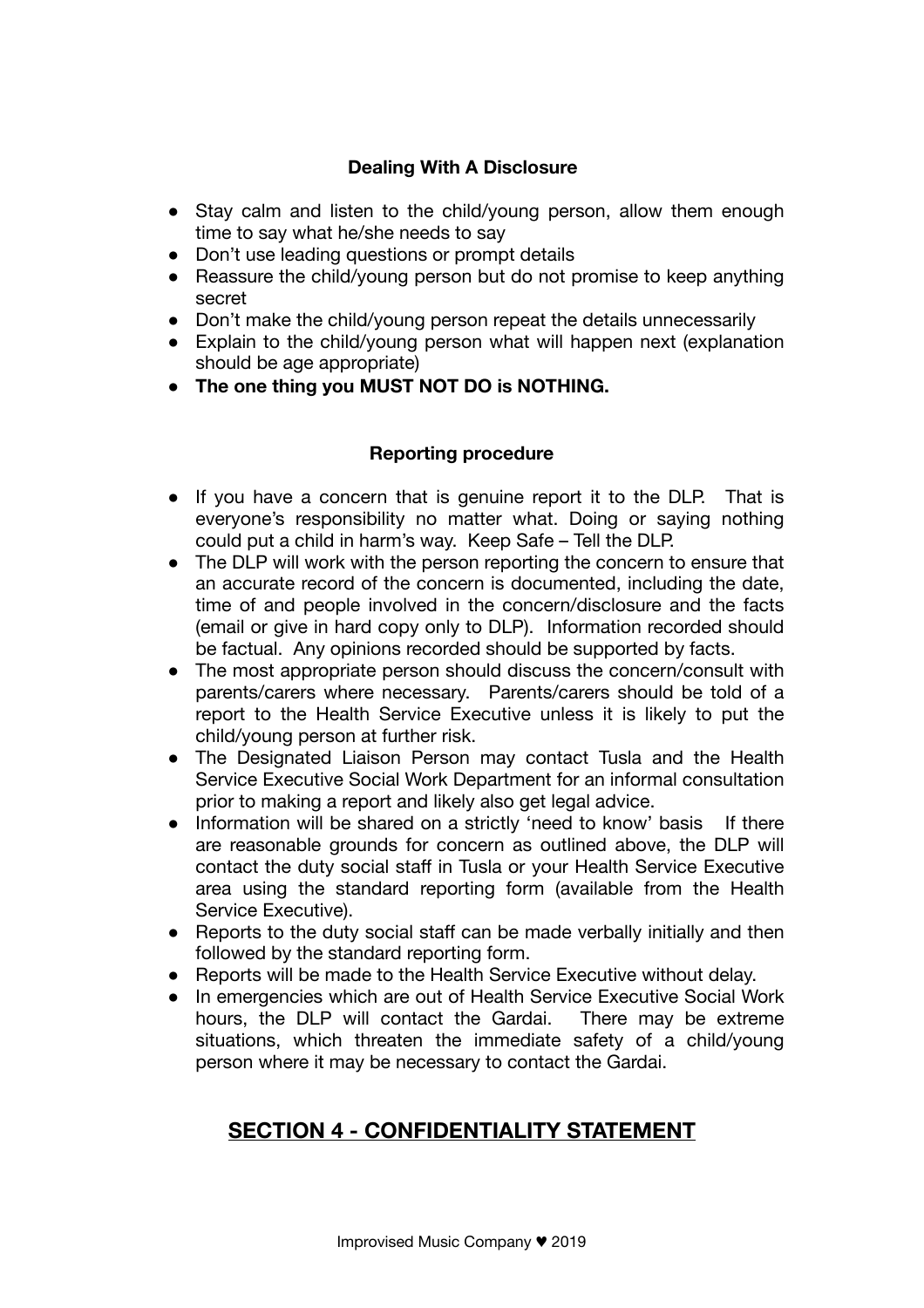Improvised Music Company is committed to ensuring people's rights to confidentiality. However, in relation to child protection and welfare we undertake that:

- Information will only be passed on, on a 'need to know' basis in order to safeguard the child/young person
- Giving such information to others for the protection of a child or young person is not a breach of confidentiality
- We cannot guarantee total confidentiality where the best interests of the child or young person are at risk
- Parents/carers, children and young people have a right to know if personal information is being shared and/or a report is being made to the Health Service Executive, unless doing so could put the child/ young person at further risk
- Images of a child/young person will not be used for any reason without the consent of the parent/carer (however, we cannot guarantee that cameras/videos will not be used at public performances).
- Procedures will be put in place around the use of images of children/ young people
- Procedures will be put in place for the recording and storing of information in line with our confidentiality policy

# **SECTION 5 - SAFE RECRUITMENT & SELECTION PROCEDURES FOR ALL STAFF/VOLUNTEERS/ARTISTS**

Improvised Music Company will ensure that our staff, artists and volunteers are carefully selected, trained and supervised to provide a safe artistic environment for all children and young people.

#### **It is good practice that staff are recruited along the following lines:**

- There are clearly defined roles and responsibilities for every job (paid or otherwise)
- Posts will be advertised widely or promoted from in-house where applicable
- We will endeavour to select the most suitably qualified personnel
- Candidates will be required to complete an application form or submission
- Candidates will be asked to sign a declaration form
- At least two if not three written references which are recent, relevant, independent and verbally confirmed will be necessary.
- Staff and volunteers should be selected by a panel of at least two (or more) representatives.
- No person who would be deemed to constitute a 'risk' will be employed (ref. Childcare Act 1991).
- Some of the exclusions would include:
	- o any child related convictions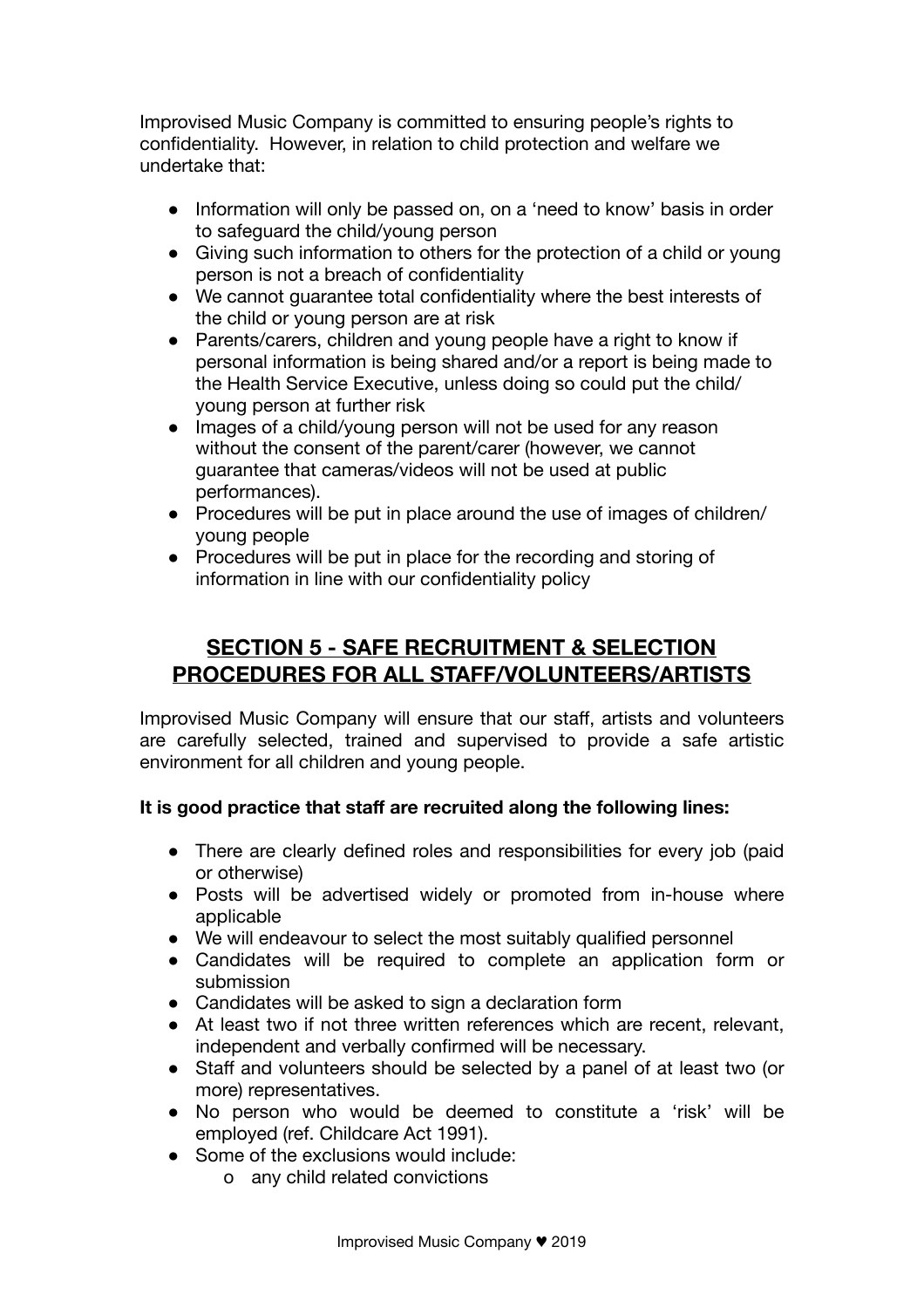- o refusal to sign any forms including Garda Vetting or the Declaration forms
- o insufficient documentary evidence of identification
- o concealing information on one's suitability to working with children
- There will be a relevant probationary period.
- All applicants will be required to consent to Garda Vetting and fill in any forms.

# **SECTION 6 – MANAGING AND SUPERVISING STAFF**

New staff, Artists and volunteers will have induction training and will be made aware of policies and procedures. Staff (permanent employees) will be provided with a copy of the staff handbook. Freelance, contract and part time/casual staff/artists must agree to abide by Improvised Music Company's Child Protection policy.

#### **Safe management of staff policy**

#### **In order to protect both staff/volunteers/artists and children/young people**

 *New staff will:* 

- be given a mandatory induction training session.
- be made aware of the organisation's code of conduct, child protection procedures and the identity and role of who has been designated to deal with issues of concern
- undergo a probationary or trial period

#### *All Staff will:*

- Receive an adequate level of supervision and review of their work practices;
- Be expected to have read and signed the Child Protection Policy Statement;
- Have completed Tusla's online e-learning Children First certificate.

# **SECTION 7 – PRIMARY CARER INVOLVEMENT AND SHARING OF INFORMATION**

We are committed to being open with all primary carers.

#### **We undertake to:**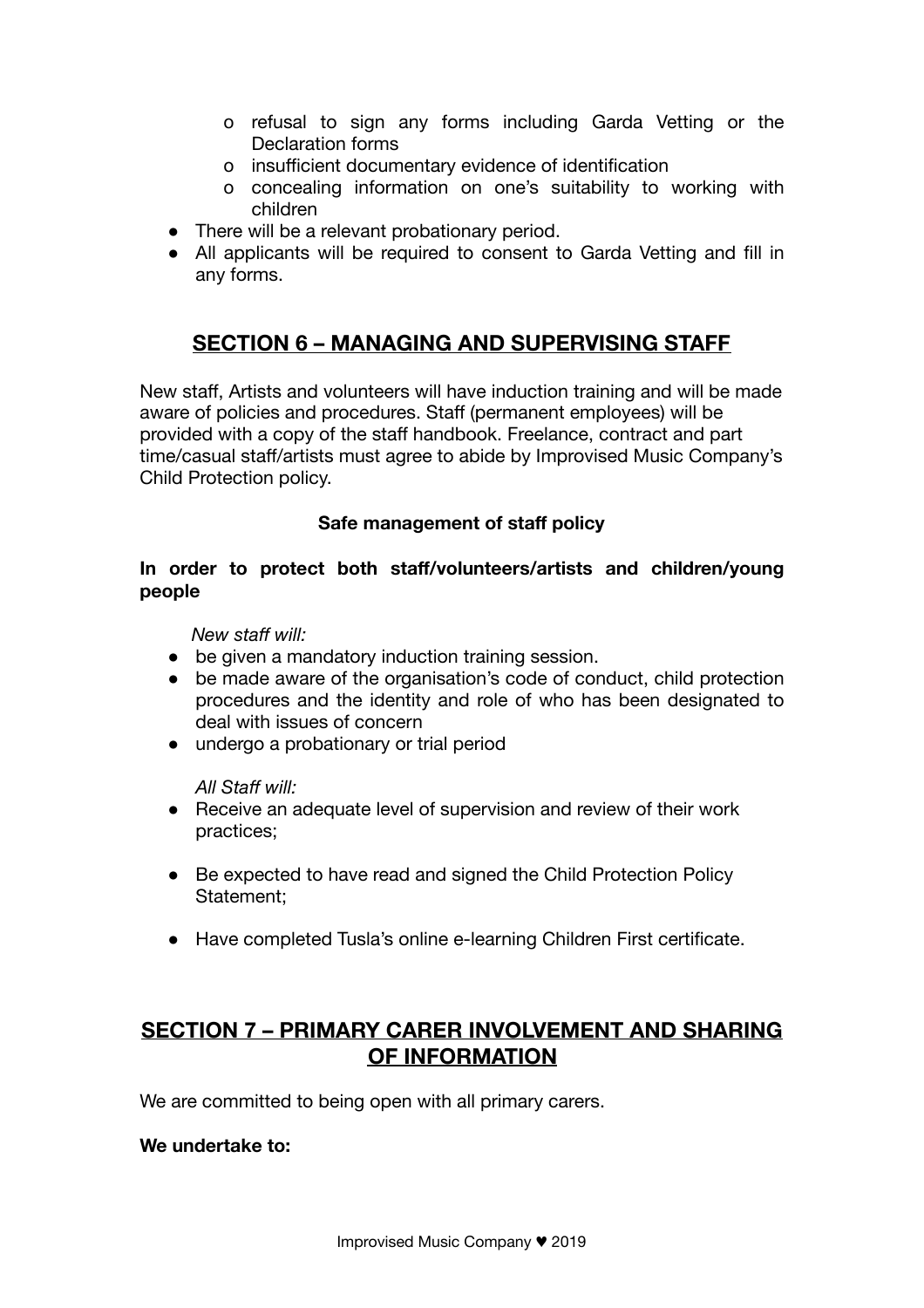- Make parents/carers aware of our child protection policy
- Inform parents/carers and schools of all activities and potential activities
- Issue contact/consent forms where relevant
- Comply with health and safety practices
- Operate child centred policies in accordance with best practice
- Adhere to our recruitment guidelines
- Ensure as far as possible that the activities are age appropriate
- Encourage and facilitate parental/carer involvement where appropriate

#### **If we have concerns about the welfare of the child/young person we will:**

- Respond to the needs of the child or young person
- Inform the parents/carers on an ongoing basis unless this action puts the child or young person at further risk
- Where there are child protection and welfare concerns we are obliged to pass these on to the duty social worker and, in an emergency, the gardai
- In the event of a complaint against a member of staff we will immediately ensure the safety of the child/young person and inform parents/carers as appropriate

# **SECTION 8 - INCIDENCES OF POOR PRACTICE AND ALLEGATIONS AGAINST AN STAFF/VOLUNTEER/ARTIST**

#### **In the event of an allegation against an employee/volunteer/artist:**

There are two separate procedures to be followed:

- 1. The reporting procedure in respect of the child/young person
- 2. The procedure for dealing with the worker

The Director (Designated Liaison Officer) will deal with issues related to the child/young person. The Director will also deal with issues related to the worker.

- The first priority is to ensure that no child or young person is exposed to unnecessary risk
- If allegations are made against the Designated Liaison Officer then contact the Deputy Designated Liaison Officer
- The reporting procedures should then be followed. Parents/carers and children (age appropriate) should be informed of actions planned and taken.
- The employee/volunteer/artist will be informed as soon as possible
	- o that an allegation has been made against him/her
	- o the nature of the allegation
- The employee/volunteer/student should be given the opportunity to respond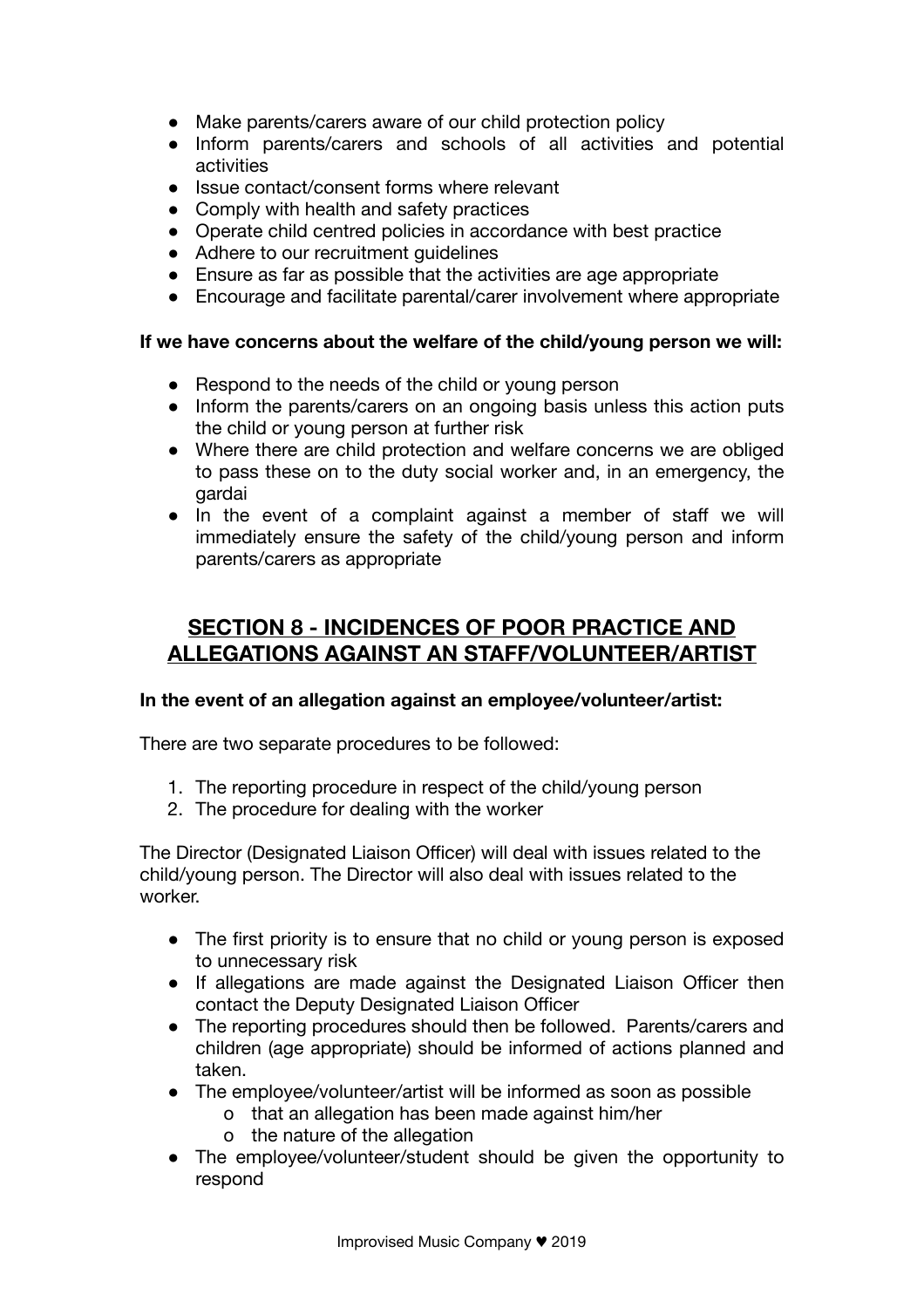- Inform the Chairperson/Head of the Organisation as soon as possible
- Any action following an allegation of abuse against an employee should be taken in consultation with Health Service Executive and Gardai.
- After consultation, chairperson/head of organisation will advise person accused and agreed procedures will be followed.

# **SECTION 9 - COMPLAINTS AND COMMENTS PROCEDURE**

- Complaints/comments will be responded to within one week.
- The Marketing Manager and Production Coordinator have responsibility for directing complaints/comments to the Director.
- Verbal complaints will be logged and responded to at the time.

# **SECTION 10 - ACCIDENTS PROCEDURE**

- Improvised Music Company must maintain an up-to-date register of the contact details of all children/young people involved in the organisation;
- Children/young people's details should be cross-referenced between the incident book and le;
- External organisations with whom Improvised Music Company has dealings must provide proof that they have public liability insurance;
- First-aid boxes should be available and regularly re-stocked;
- The location of the first-aid box(es) must be made known to staff;
- Availability of first-aid should be in accordance with the Improvised Music Company's Health and Safety guidelines. The location of accident/incident books must be made known to staff;
- Children and young people must be advised of risks of dangerous material;
- Record details of risky equipment used and take steps to minimise risk;
- Take cognisance of responsibility for first-aid on off-site trips.

# **BIBLIOGRAPHY**